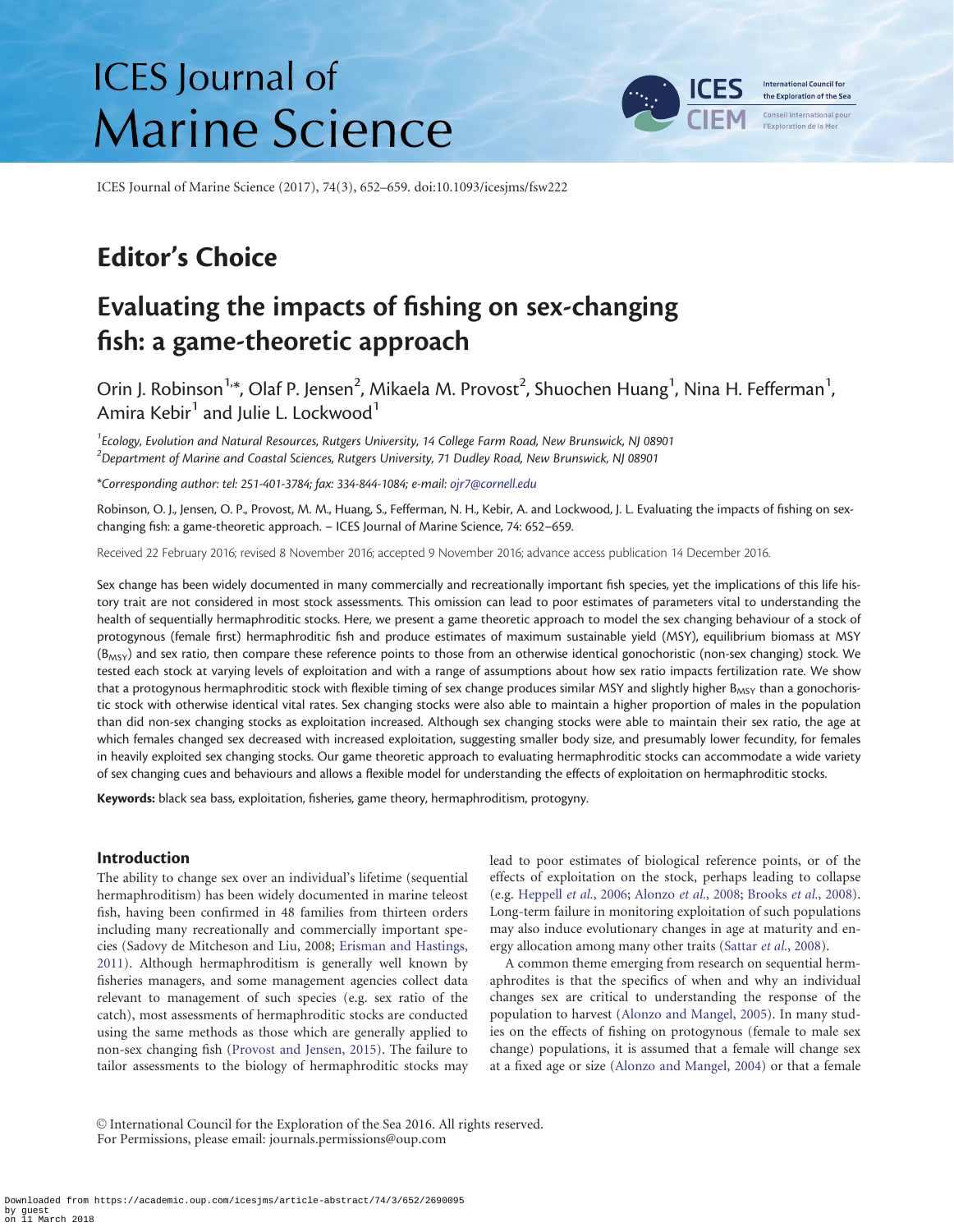will change sex at an age proportional to the average age/size of the population ([Armsworth, 2001](#page-6-0)). Given these assumptions, in a fishery where larger fish (predominately male) are preferentially targeted or retained, the sex ratio can become highly female biased and the population may suffer from sperm limitation ([Sato and Goshima, 2006\)](#page-7-0). This effect may lead to rapid population decline in the face of fishery-induced mortality, and eventual collapse ([Armsworth, 2001](#page-6-0); [Alonzo and Mangel, 2004](#page-6-0)). However, species that show plasticity in the timing of their sex change are in some cases as resilient to fishing as non-sex changing stocks ([Alonzo and Mangel, 2005;](#page-6-0) [Molloy](#page-7-0) et al., 2007; [Ben Miled](#page-7-0) et al., [2010\)](#page-7-0). This resiliency is driven by the ability of the stock to compensate for selective loss of one sex by the other transitioning at an earlier age or size than in the absence of fishing. Even when sex ratios become highly female biased due to size-selective harvest of males, the stock can still maintain resiliency if the fertilization rate remains high [\(Brooks](#page-7-0) et al., 2008). Together these results strongly suggest that managers cannot derive simple sustainable harvest rules for all sequentially hermaphroditic fish; in short, the details matter.

We gain some insight into these details from reviewing the evolutionary theory behind sex changing populations. A primary prediction is that a hermaphroditic species will change sex at a size where the reproductive rate of the first sex equals that of the second sex ([Warner, 1975\)](#page-7-0). This outcome, however, is not common for many wild populations of hermaphrodites, as many will change sex earlier than predicted under the size-advantage theoretical model, suggesting factors other than size play a role in trig-gering sex change ([Kazancio](#page-7-0)ğlu and Alonzo, 2010; [Rogers and](#page-7-0) [Koch, 2011](#page-7-0)). From empirical tests of sex-change theory, we know that sex change in hermaphroditic fish will depend on a combination of social as well as endogenous cues [\(Warner and Swearer,](#page-7-0) [1991;](#page-7-0) [Alonzo and Mangel, 2005](#page-6-0); [Benton and Berlinsky, 2006](#page-7-0)). For example, Sakai et al. [\(2002\)](#page-7-0) showed that large females of the protogynous wrasse, Halichoeres melanuurs, exhibited male sexual behaviour immediately after male removal and became functionally male within 2–3 weeks of removal. However, when the largest female was relatively small, she was less likely to perform the male role. Reluctance to perform the male role at smaller body size is presumed to be due to strong female mate choice for larger males and male/male competition (Sakai et al.[, 2002](#page-7-0)). The existing body of research on this topic thus suggests that sex change is driven by a combination of exogenous (e.g. social) and endogenous (e.g. body size) cues. The implication for stock assessment and management is that population models must be flexible enough to capture the complexities of each species' sex change "rules" ([Alonzo and Mangel, 2005\)](#page-6-0).

Evolutionary game theory provides a modelling framework in which complex cues of sex change can be represented. Game theory has been used to study hermaphroditic life histories in fishes and many have shown the conditions under which sex change is expected to evolve, and the timing of sex change in such species ([Charnov, 1982](#page-7-0); [Kazancio](#page-7-0)ğlu and Alonzo, 2009; [Ben Miled](#page-7-0) et al., 2010). Game theory is a logical way to represent the life histories of sequentially hermaphroditic species in that it explicitly organizes how costs and benefits to changing sex trade-off against one another to produce net payoffs to the individual. Although other authors have generated model structures that capture these dynamics to a greater or lesser extent (e.g. [Alonzo and Mangel, 2005](#page-6-0), [Molloy](#page-7-0) et al., 2007), here we formalize its use within a broad and flexible framework to allow its

use for many species, rather than a species-specific model. We use our model to determine the maximum sustainable yield (MSY), Biomass at  $U_{MSY}$  ( $B_{MSY}$ ), number of males in the population, number of females changing sex, and average age at sex change. We use as an example black sea bass (Centropristis striata), a protogynous hermaphrodite that is the target of important recreational and commercial fisheries throughout much of the Atlantic coast of the United States. We then evaluate how these factors influence estimates of fisheries yield, and compare these estimates to those of an otherwise identical gonochoristic population.

#### Methods

We chose black sea bass due to its economic and cultural importance throughout the mid-Atlantic coast of the United States. The high exploitation and past overfishing of black sea bass, along with its protogynous mating system make it an ideal species for a modelling approach such as the one presented here (NEFSC, 2012; [Provost, 2013](#page-7-0)). In addition, the most recent stock assessment for black sea bass in the mid-Atlantic region was rejected by the reviewers, in part because it failed to incorporate the protogynous life history of the species within the assessment model. We first built an age and sex-based population projection model and applied it to a non-sex-changing stock. The model included age-specific natural survival (S), age and sex-specific vulnerability to fishing  $(v)$ , and sex-ratio dependent recruitment  $(R)$ . Individuals in age-class 2 and above were considered mature. The population model followed the form:

$$
X_{t+1} = X_t S - X_t U_x + R_{xt} - C_t
$$
  
\n
$$
Y_{t+1} = Y_t S - Y_t U_y + R_{yt} + C_t
$$
 (1)

Where  $X_t$  is the total female population vector and  $Y_t$  is the male population vector for age classes  $1-10$  at a given time  $(t)$ , S is the survival vector consisting of individual annual survival probability estimates for age classes  $1-10$  calculated as  $1-M$  where M is the natural mortality probability vector for each age class. U is the harvest vector of  $\nu$  per age class and is biased toward larger fish and males [\(Provost, 2013\)](#page-7-0).  $\boldsymbol{R}$  is the young recruited into the population for females  $(x)$  and males  $(y)$ , and C is the number of female fish that become male (set to zero for the nonprotogynous population). Age-specific annual natural mortality was estimated using the [Lorenzen \(1996\)](#page-7-0) model fitted to a power curve (NEFSC, 2012)

$$
M = M_u(\text{age}^b)
$$
 (2)

where  $M_u$  is the mortality at unit age and b is a scaling factor. Each age-specific mortality value was used to create the mortality vector (M). Vulnerability of each sex and age class were estimated from mark-recapture data [\(Provost, 2013\)](#page-7-0) and used to create the vulnerability vector  $(v)$ .

Recruitment  $(R)$  is calculated as:

$$
R = Ef S_e \tag{3}
$$

where  $E$  is recruitment at maximum fertilization,  $f$  is the probability of an egg being fertilized and  $S<sub>e</sub>$  is the probability of an egg surviving to hatch. Alternatively, this could be written in terms of a marriage function (e.g. [Iannelli](#page-7-0) et al., 2005). The recruits are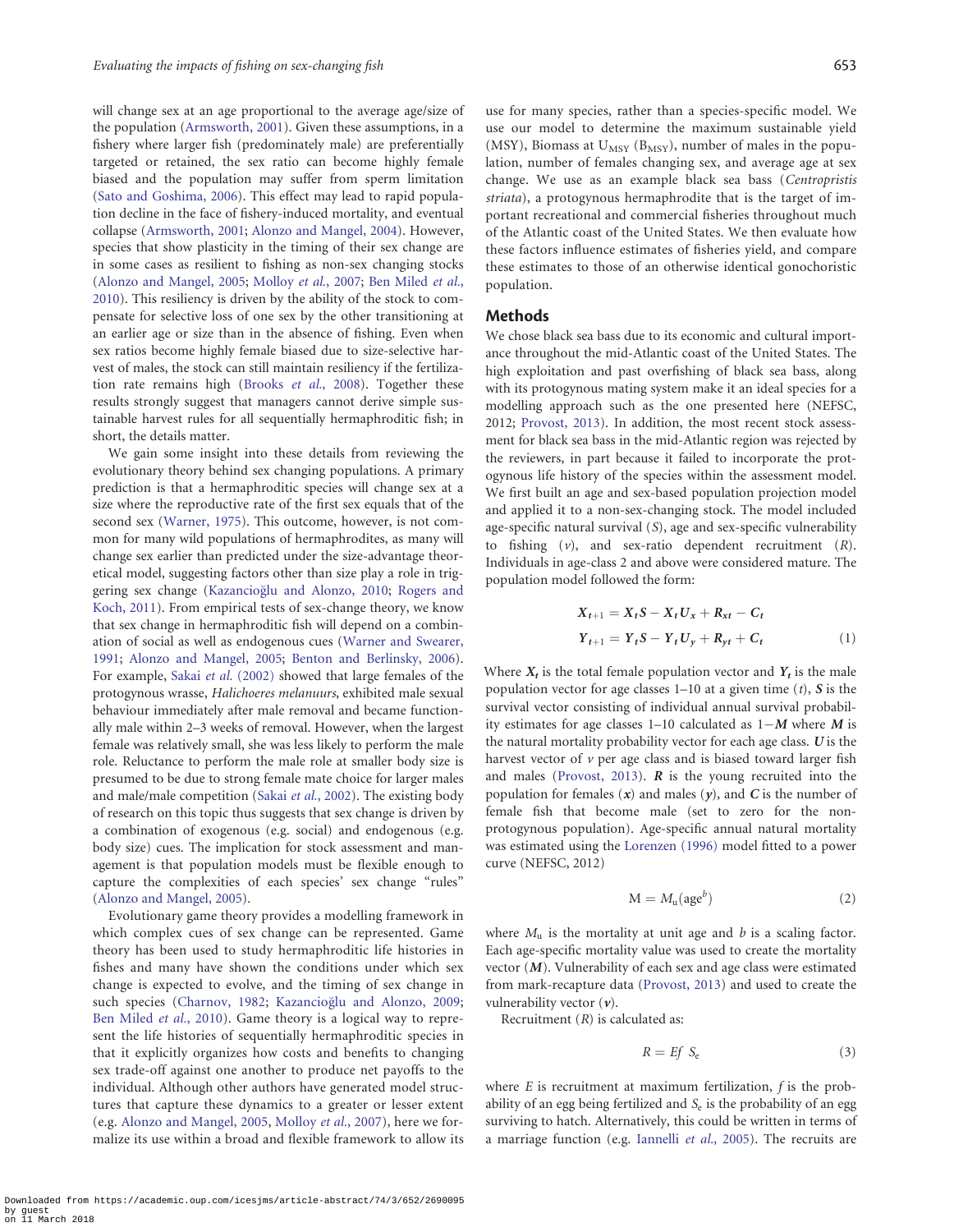

Figure 1. Fertilization rate as a function of the proportion of mature males in the population at varying levels of k, a stock specific parameter controlling the ability of the population to compensate for loss of males (equation 5).  $k = (0.3, 0.5, 0.9)$ .

added to the first age-class of the female population vector  $(X)$ with probability  $(p_x)$  or male population vector  $(Y)$  with probability  $(1 - p_{xy})$ . *E* follows the Beverton-Holt model ([Hilborn](#page-7-0) [and Walters, 1992\)](#page-7-0):

$$
E = \frac{\alpha F_{\rm m}}{\beta + F_{\rm m}}\tag{4}
$$

where  $\alpha$  is the maximum number of eggs produced by the population,  $F_m$  is the number of mature females in the population, and  $\beta$  is the value for  $F_m$  when  $E = \frac{\alpha}{2}$ .

Fertilization  $(f)$  was modified from [Brooks](#page-7-0) et al. (2008) so that

$$
f = \frac{4km}{(1-k) + (5k-1)m}
$$
 (5)

where  $m$  is the proportion of mature males in the population and  $k$  is a stock specific parameter controlling the ability of the population to compensate for loss of males, which can range from 0.2 to 1.0. [\(Brooks](#page-7-0) *et al.*, 2008). At high values of  $k$ , a population can maintain its fertilization rate when there are few males in the population. One would expect species that spawn in groups to have high values for k. At low values of k, losing one male can have detrimental effects on the reproductive output of a population (Figure 1). Species that spawn in pairs are expected to have low values for k.

We started with 100 000 individuals in the population and ran the model under no fishing mortality until the population stabilized. The resulting stable age and sex distributions were used as the initial age and sex distributions for the model under fishing pressure. The model was run with mortality rates of 0.75  $\times$  $\times$  *M*, *M*, and 1.25  $\times$  *M*; however, our results did not vary across these levels of natural mortality; all results presented are for models run where M is the natural mortality rate. We then estimated MSY,  $B_{MSY}$ , and male/female ratios for the population across varying values of k. These values were all estimated numerically by varying exploitation rate  $(U)$  proportionally in 5% increments and summing total catch over 20 years. The value of U that maximized the catch over this time period was taken to be  $U_{MSY}$  and the associated annual catch and abundance at age vector were  $MSY$  and  $N<sub>MSY</sub>$ , respectively. Total equilibrium biomass summed across all age classes of  $N_{MSY}$  ( $B_{MSY}$ ) was calculated by multiplying N<sub>MSY</sub> by the average weight at age  $(w_a)$  from the following allometric relationship

$$
w_a = v_1 l_a^{\nu_2} \tag{6}
$$

where  $l_a$  is length at age a and  $v_1$  and  $v_2$  are species specific parameters. Length at age was modelled via the [von Bertalanffy](#page-7-0) [\(1938\)](#page-7-0) growth equation:

$$
l_a = L_{\infty} (1 - e^{-K(a - t_0)}) \tag{7}
$$

Parameters were estimated from lengths, weights, and ages of black sea bass collected off of New Jersey ([Provost 2013\)](#page-7-0). We caught 1762 males and 1931 females over two study seasons (2011–2012) and we used these to estimate sex-specific length at age. We fit parameters  $L_{\infty}$ , K, and  $t_0$  by non-linear regression. All parameter values to initialize the model and their sources used can be found in [Table 1](#page-3-0).

We then calculated MSY,  $B_{MSY}$ , and male/female ratios for a protogynous stock using the same population model described above, but also allowing females to change sex. Sex change occurred according to a game theoretic payoff defined by the fitness and energy loss associated with the decision to change sex or not following a size dependent dynamical game ([Kebir](#page-7-0) et al.[, 2015\)](#page-7-0). We are focused on protogynous species; therefore size is used as a proxy for reproductive value as size is strongly related to male reproductive value in protogynous species (e.g. [Zabala](#page-7-0) et al., 1997; [Munday](#page-7-0) et al., 2006). As such, the decision to become male will occur when the reproductive value of becoming male is greater than reproductive value of being female.

The potential "Gain" for a female fish (GainX) is simply her potential contribution to recruitment  $(R)$  given her size in the next year  $(l_{ax(t+1)})$ . The shape of this relationship is given by

$$
GainX = 10^{1 + l_{\text{ax}(t+1)}/\mu_{l_{\text{ax}(t+1)}}}
$$
(8)

where  $\mu_{\rm L}$  is a weighted average of the sizes of all other females in the current population and  $t$  is time. Consistent with the unidirectional nature of sex change in the protogynous black sea bass, male fish cannot change sex in this system. A female fish may change sex or not depending on the relative "Gain" for remaining female or becoming male. Therefore, we computed the potential "Gain" for a male fish (GainY) similarly to that of the female in order to calculate its potential contribution to R, given the size of the fish.

$$
GainY = 10^{1 + l_{\text{av}(t+1)}/\mu_{l_{\text{av}(t+1)}}}
$$
\n(9)

The "Gain" for a fish that changes from female to male (GainXY) is equivalent to GainY. The impact of size on the 'Gain' is based on observations in the literature, however, this number is normalized to 1 in order to calculate the payoff (see below), and the impact of numeric values is relative. The only biological relevance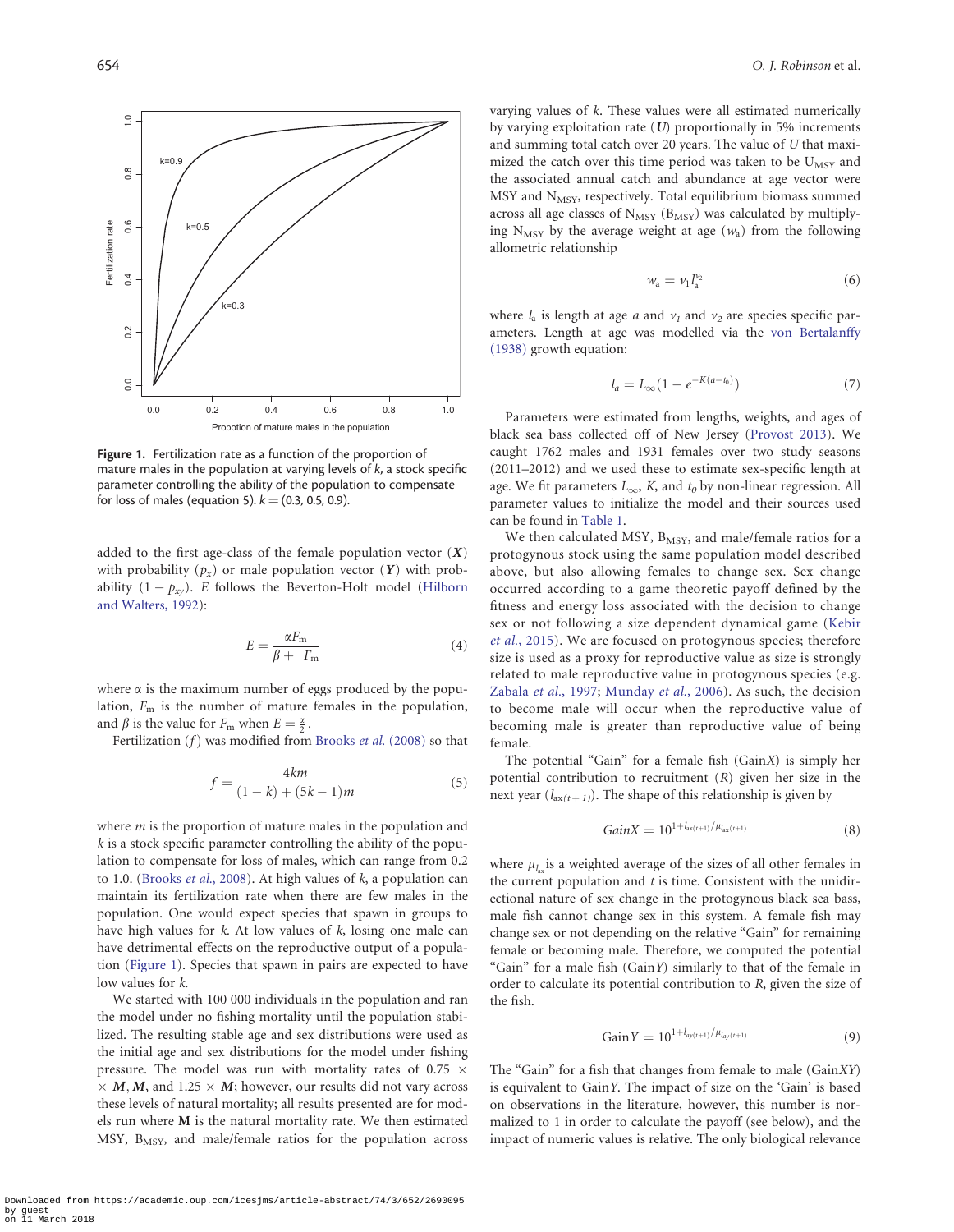<span id="page-3-0"></span>

|  | Table 1. Parameter values used in the model and for equations (1)-(6). |  |  |  |  |  |  |  |
|--|------------------------------------------------------------------------|--|--|--|--|--|--|--|
|--|------------------------------------------------------------------------|--|--|--|--|--|--|--|

| Parameter      | Parameter value                                                   | Source and definition                                                                                     |  |
|----------------|-------------------------------------------------------------------|-----------------------------------------------------------------------------------------------------------|--|
| Mortality      |                                                                   |                                                                                                           |  |
| q              | 0.694                                                             | Parameter for Lorenzen model (NEFSC, 2012)                                                                |  |
| age            | $[0.5, 1, 2, \ldots, 10]$                                         | Age of individual fish                                                                                    |  |
| C              | $-0.417$                                                          | Parameter for Lorenzen model (NEFSC, 2012)                                                                |  |
| Exploitation   |                                                                   |                                                                                                           |  |
| $U_{x}$        | $[0, 0.42, 0.54, 0.63, 0.63, 0.63, 0.63, 0.63, 0.63,$<br>$0.63$ ] | Maximum exploitation of females. Estimated from mark recapture data on black<br>sea bass (Provost, 2013). |  |
| $U_{\nu}$      | $[0, 0.42, 0.11, 0.28, 1, 1, 1, 1, 1, 1, ]$                       | Maximum exploitation of males. Estimated from mark recapture data on black<br>sea bass (Provost, 2013).   |  |
| Recruitment    |                                                                   |                                                                                                           |  |
| α              | 2 800 000                                                         | Maximum number of eggs that can be produced by the population.                                            |  |
| $\beta$        | 50 000                                                            | Number of mature females required to produce half of the maximum number<br>of eggs.                       |  |
| $F_{\rm m}$    | 48 040                                                            | Number of mature females.                                                                                 |  |
| k              | $[0.2, 0.3 \ldots \ldots \ldots 1.0]$                             | Steepness parameter for fertilization rate (Brooks et al., 2008)                                          |  |
| m              | 0.34                                                              | Proportion of mature males in the population.                                                             |  |
| $S_e$          | 0.05                                                              | Survival of eggs.                                                                                         |  |
| <b>Biomass</b> |                                                                   |                                                                                                           |  |
| $V_1$          | 0.0649                                                            | Species specific parameter for estimating weight at age. (Bohnsack and Harper,<br>1988)                   |  |
| $V_2$          | 2.468                                                             | Species specific parameter for estimating weight at age. (Bohnsack and Harper,<br>1988)                   |  |



Figure 2. Biomass yield (a–c) and total yield in numbers of fish (d–f) at varying exploitation rates (U) for  $k = 0.3$  (a and d),  $k = 0.5$  (b and e), and  $k = 0.9$  (c and f). The solid line represents the values for the sex changing stock and the dashed line represents values for the non-sex changing stock in all graphs.

in interpretation for the outcome of the model comes from the shape of the curve described. The "Loss" for a female fish in this system (LossX) is set to zero as her contribution to recruitment cannot be any higher or lower than the expected value for a female of a given size; i.e. she will contribute all that she is allowed based on her size, no more or less. The "Loss" for a male fish (LossY) is the competition for mates, assuming that larger fish in a protogynous species will outcompete smaller ones and have a higher probability of fertilization, particularly for species with a low value for  $k$ , given by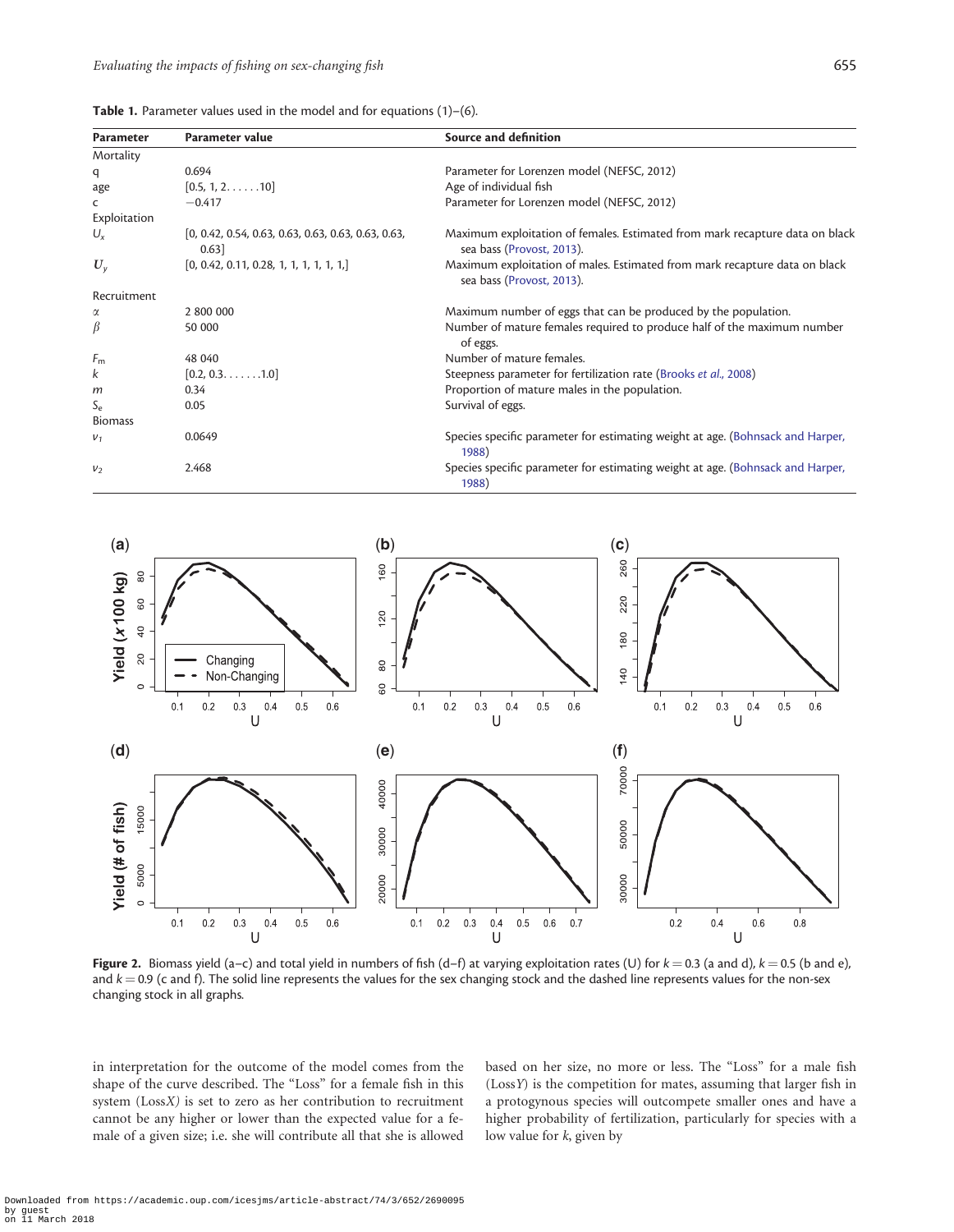**Table 2.**  $B_{MSY}$  and MSY for gonochoristic (G) and protogynous (P) stocks at varying values of k (the parameter controlling the ability of the population to compensate for loss of males).

|     | $B_{MSY}(G)$               | $B_{MSY}$                      |         |          |
|-----|----------------------------|--------------------------------|---------|----------|
| k   | $(\times 1000 \text{ kg})$ | (P) $(\times 1000 \text{ kg})$ | MSY (G) | MSY (P)  |
| 0.2 | 3645                       | 3672                           | 9404    | 8786     |
| 0.3 | 8554                       | 8988                           | 22 666  | 22 3 1 7 |
| 0.4 | 12 573                     | 13 287                         | 33 780  | 33 664   |
| 0.5 | 15 957                     | 16818                          | 43 092  | 43 082   |
| 0.6 | 18 906                     | 19 806                         | 51 414  | 51 2 12  |
| 0.7 | 21 5 42                    | 22 378                         | 58 685  | 58 433   |
| 0.8 | 23 873                     | 24 6 19                        | 65 109  | 64 768   |
| 0.9 | 25 951                     | 26 540                         | 70833   | 70 379   |
|     | 27817                      | 28 401                         | 75 970  | 75 388   |

$$
LossY = GainY\left(1 - \left(1 + \frac{l_{ay(t+1)}}{\mu_{l_{ay(t+1)}}}\right)\right) \tag{10}
$$

The "Loss" for a fish that will change sex from female to male is calculated similarly, however, there is a growth penalty to changing sex.

$$
LossXY = GainY\left(1 - \left(1 + \frac{l_{ax(t)}}{\mu_{l_{ay(t+1)}}}\right)\right) \tag{11}
$$

The female fish is not allowed to grow during the year it undergoes the sex change to account for the energetic cost of sex change (e.g. [Hamaguchi](#page-7-0) et al., 2002). Kebir et al. [\(2015\)](#page-7-0) showed that size dependent models of sex change alone may not be sufficient to accurately characterize the timing of sex change, and that the penalty of changing sex must be included. Therefore, sex change will occur, or not, based on the reproductive output at her current size rather than her size in the next year.

The "Payoff" for each sex is simply the "Gain–Loss".

$$
PayoffX = GainX - LossX
$$
\n
$$
PayoffY = GainY - LossY
$$
\n
$$
PayoffXY = GainXY - LossXY
$$

If PayoffX is greater than or equal to PayoffXY, the fish will remain female. If not, she will change sex.

Finally, we removed those individuals that changed sex from the female population vector and added them to the male population vector. This allowed us to calculate the average age at which the protogynous population was expected to change sex across varying fishing pressures and values of k. By considering many values of k, we tested the effects of fishing at various levels of male/male competition and across many fertilization rates. We then compared MSY,  $B_{MSY}$ , and male/female ratios for the gonochoristic and sex changing stocks.

#### Results

Gonochoristic stocks produced a slightly higher MSY for all values of k (Table 2; [Figure 2](#page-3-0)). MSY for the gonochoristic[MSY(G)] stock ranged from 9404 individuals to 75 970 while MSY for the sex changing [MSY(P)] stocks ranged from 8786 to 75 388

<span id="page-4-0"></span>

**Figure 3.** Difference in  $B_{MSY}$  as a percent of the total difference between  $B_{MSY}$  for a sex-chaning stock and  $B_{MSY}$  for the non-sex changing stock at varying values of k.



Figure 4. Difference in the proportion of males in the population of the sex changing stock and the non-sex changing stock at varying exploitation rates (U). The solid line is for values when  $k = 0.3$ , the dashed line represents values when  $k = 0.5$ , and the dotted line represents values when  $k = 0.9$ .

(Table 2). Each stock produced the lowest MSY when  $k = 0.2$  and the highest MSY when  $k = 1$ . The highest difference (as a percent) in MSY between stock types was at  $k = 0.2$  where MSY of the gonochoristic stock was 7% higher than that of the sex changing stock. The lowest difference (as a percent) was at  $k = 0.5$  where the difference was 0.02% (Table 2).

Sex changing stocks produced a higher  $B_{MSY}$  [ $B_{MSY}(P)$ ] across all values for  $k$ , and ranged from 367 to 28 400 ( $\times$ 1000 kg) and the  $B_{MSY}$  for the gonochoristic stock  $[B_{MSY}(G)]$  ranged from 3645 to 27 817 ( $\times$ 1000 kg) (Table 2; [Figure 2\)](#page-3-0). The smallest  $B_{MSY}$  for each stock was when  $k = 0.2$  and the largest  $B_{MSY}$  was when  $k = 1$ . The greatest difference in  $B_{MSY}$  between stocks was when  $k = 0.4$  where the difference (as a percent) was 5.7% (Figure 3). The smallest difference in the stocks was when  $k = 0.2$ where the difference was 0.74% (Table 2). Although  $B_{MSY}$  was still higher for the sex changing population, there was a steep decline in the difference in  $B_{MSY}$  between  $k = 0.4$  and 0.2 (Figure 3). This result is likely due to the inability of sex changing stocks to effectively compensate for the loss of males when  $k$  is very low (i.e. where males matter the most).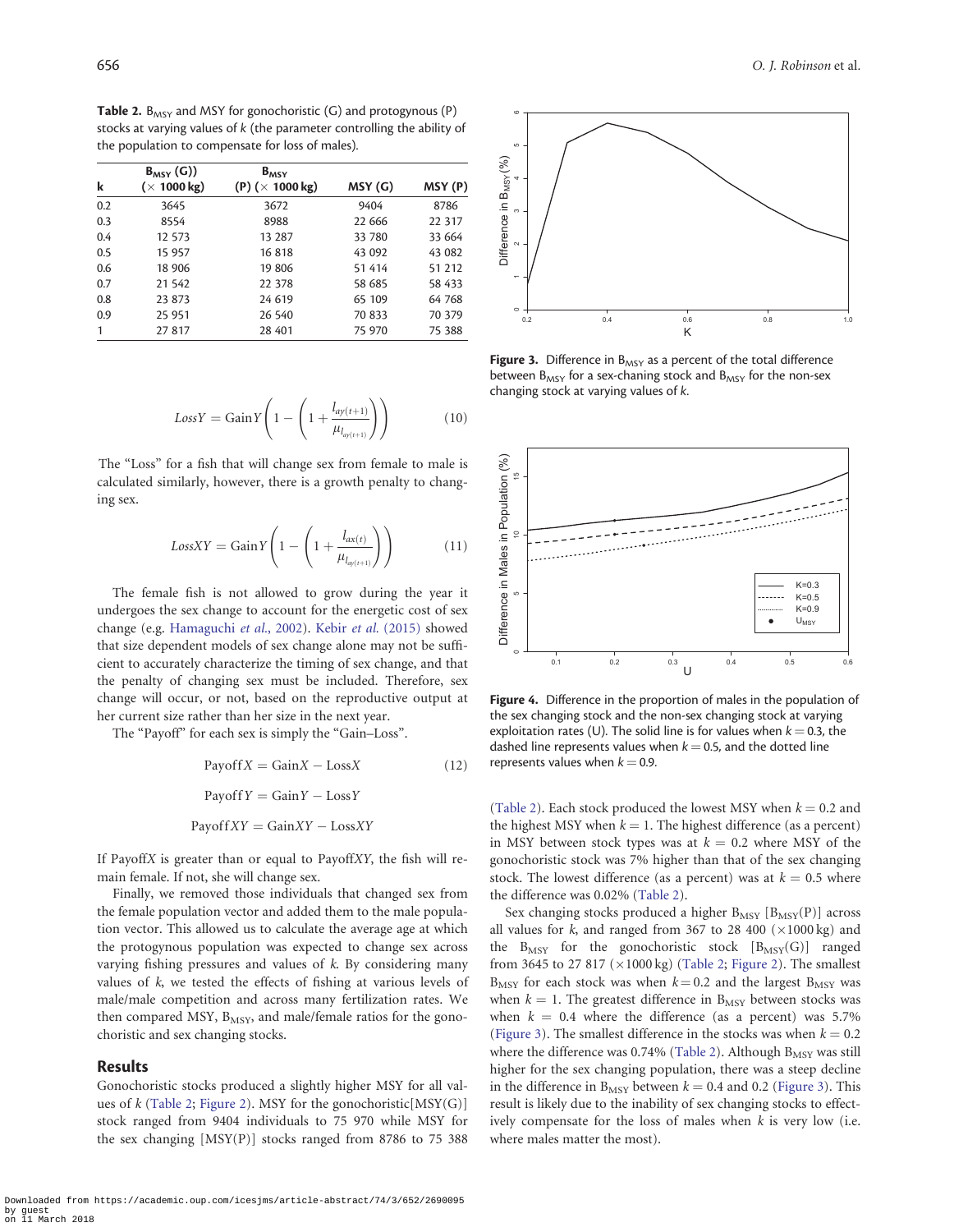

Figure 5. The percentage of females that changed sex in the sex changing population at varying values of k, calculated as the number of females that change sex divided by the number of mature females.

The higher B<sub>MSY</sub>, despite lower MSY, for the sex changing stock reflects the higher proportion of males in that population than in the gonochoristic population; they are larger so the mass per fish is higher ([Figure 4\)](#page-4-0). The sex changing stock had a higher proportion of males in the population for all values of  $k$  and  $U$ ([Figure 4](#page-4-0)). The difference in the proportion of males in the population increased with an increase in  $U$  and a decrease in  $k$ . The number of females that changed sex in the sex changing stock decreased as k increased, reflecting the relative importance of males to the fertilization rate as  $k$  decreases (Figure 5). For low k values, more males are required to maintain the fertilization rate, thus females changed sex at twice the rate for the lowest value of  $k$  than they did at the highest (Figure 5). The age at sex change decreased as the exploitation rate increased, reflecting the population's flexibility in the timing of sex change. As exploitation increased, the relative benefit of changing sex increased, thus, more females changed. As a result, the loss of large males was compensated for by the number of females changing sex. At low values of  $k$ , the average age at sex change decreased more rapidly as exploitation increased than it did for higher values of  $k$ (Figure 6).

### **Discussion**

Exploitation of sequentially hermaphroditic fish stocks is common, and these species make up a large proportion of the fisheries serving poorer nation-states (e.g. Carribean; [Chiappone](#page-7-0) et al., [2000;](#page-7-0) [Caballero-Arango](#page-7-0) et al., 2013). Such fisheries are prone to over-fishing in part due to data scarcity, and the lack of species-specific catch and effort regulations ([Chiappone](#page-7-0) et al., 2000). Methods exist to evaluate the population status of data-poor species ([Bednarek](#page-7-0) et al., 2011), however standard fisheries models cannot account for the effects of sex change in their results. Existing models designed to evaluate the sustainable harvest of sex-changing species ([Alonzo and Mangel 2005](#page-6-0); [Heppell](#page-7-0) et al., [2006;](#page-7-0) [Molloy](#page-7-0) et al., 2007) suggest that the impacts of fishing



Figure 6. The average age at sex change for the sex changing stock at varying rates of exploitation (U). The solid line is for values when  $k = 0.3$ , the dashed line represents values when  $k = 0.5$ , and the dotted line represents values when  $k = 0.9$ .

depend heavily on poorly known and likely species-specific parameters like k. We developed game theoretic methods to model sustainable yield as a way to flexibly incorporate species' life histories, and illustrated the insights such a model can provide using black sea bass. Our approach considers the size of an individual female relative to the sizes of other fish in the population, the number of individuals at each size in the population, and male/ male competition, although other elements of sex change can be incorporated. For example, many species may have endogenous (e.g. hormones regulated by age/size, regardless of the status of others in the population) cues that trigger sex change (e.g. [Alonzo and Mangel, 2004](#page-6-0); [Heppell](#page-7-0) et al., 2006), and while our example considers only exogenous (size compared with others in the population) cues, endogenous ones could be easily incorporated into the game theoretic framework. Our framework also allows each parameter to be modified or tested over a range of values if the data for a specific species is not available, or if one wishes to weight parameters differently. The flexibility inherent in our model may prove beneficial for species in regions where fishing is especially important, yet where managers lack the resources to perform formal stock assessments.

Our results suggest that a hypothetical black sea bass stock has a slightly lower MSY but a higher BMSY than an otherwise identical gonochoristic stock. This higher  $B_{MSY}$  for the sex changing stock is due to the higher numbers of male fish in the population, as male black sea bass are larger than females of the same age [\(Provost, 2013](#page-7-0)). As males were fished out of the population, females in the sex changing stock were able to replace them. Females in the sex changing stock replaced males more readily when maintaining the fertilization rate required more males in the population (i.e. low values for  $k$ , the parameter controlling the ability of the population to compensate for loss of males). Females in the sex changing populations in our model did not replace males lost to harvest nearly as quickly when  $k > 0.5$ . This finding, along with those of [Brooks](#page-7-0) et al. (2008), illustrates the importance of understanding how much males contribute to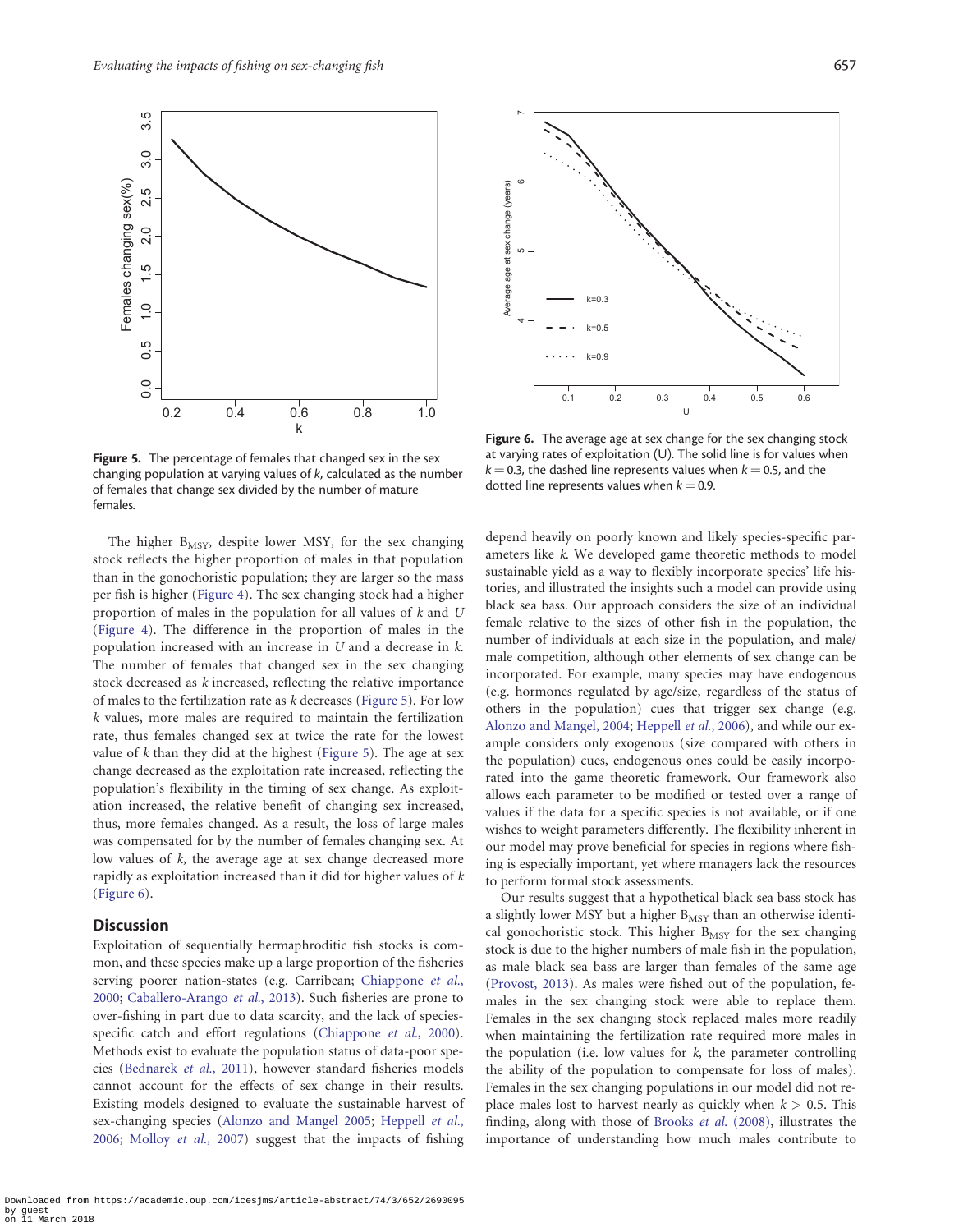<span id="page-6-0"></span>reproductive success for a population of concern. We showed that individuals in a protogynous population with low values for k would decrease their age-at-sex-change more rapidly than those in stocks with higher values for  $k$ . This suggests exploitation will affect stocks with a lower value for  $k$  more drastically than those with a high value.

By adding the fertilization rate to the male/male competition component of the model, we were able to determine how the decision to remain female or become male changes with varying values of  $k$  in the fertilization rate; where  $k$  is a proxy for the importance of males to the reproductive output of a population. The impact of sex ratio on the fertilization rate has not been estimated empirically for a real fish population. However, the impact of changing sex ratio on the fertilization rate is essential to understanding population dynamics and the effects of fishing on protogynous species. Even if it cannot be directly measured, these parameters may be inferred from the reproductive behaviour of a species. One would assume species that spawn in large groups would have relatively high values of k because losing one male will not be very detrimental to the population ([Brooks](#page-7-0) et al., [2008\)](#page-7-0). One would also assume that species that spawn in pairs would have a very low value for k because losing a male could have detrimental effects on the population's fertilization rate. This has been shown in the protogynous reef fish Thalassoma bifasciatum, which has two distinct mating systems; group mating and paired mating ([Marconato](#page-7-0) et al., 1997). For high values of k, we observed the lowest amount of sex change and for the lowest values of  $k$  we observed the highest amount of sex change. Understanding the breeding behaviour of a protogynous species will allow researchers to estimate k and better understand the impacts of fishing on the fertilization rate and on the stock as a whole.

We found that increased exploitation increased the difference in male proportion of the population between gonochoristic and sex changing stocks, and decreased the average age at sex change for the sex changing stock. This result is due to the compensatory mechanism of flexible timing at sex change. For the species with a relatively fixed age-at-change, the proportion of males drastically declines with an increase in exploitation (Alonzo and Mangel, 2004; [Heppell](#page-7-0) et al., 2006). For species with plasticity in their ageat-change, populations may remain relatively stable under higher rates of exploitation (Alonzo and Mangel, 2005). This stability is due to the flexibility in this life history parameter. In order for gonochoristic species or species with fixed age-at-change to maintain a stable sex ratio, their age-at-maturity and/or age-at-change would have to decrease. These traits could require thousands of generations to respond to exploitation, but a trait such as age-atchange in a species where that trait is flexible may be changed in a single generation (e.g. Sattar et al.[, 2008](#page-7-0)). Although adjusting the age at which females can change sex can compensate for lost males, it does create a situation where the average size of individuals in the population decreases with an increase in exploitation. It has been shown for protogynous stocks that populations under heavy fishing pressure may have similar sex ratios to those stocks of the same species under lighter fishing pressure (Götz [et al.](#page-7-0), [2008\)](#page-7-0). However, these studies have also shown that stocks under heavier fishing pressure have a smaller average body size and a smaller size-at-change than those under lighter fishing pressure ([Hamilton](#page-7-0) et al., 2007; Götz et al.[, 2008\)](#page-7-0). The findings of these studies are reflected in our results as well. Although the sex ratio for our sex changing stock remained fairly constant across varying rates of exploitation, the age-at-change decreased drastically. If fishery managers were to collect data on the age or size-at-change for sex changing stocks, they could alert policy makers to fishing rates that may be dangerously high. Many assessments collect data on sex ratio, however few collect data on age-at-change ([Provost and Jensen, 2015\)](#page-7-0). Although sex ratio can allow managers to detect problems in gonochoristic populations or sex changing populations with a fixed age-at-change, it is not as helpful for sex changing stocks with flexible age-at-change.

Our game theoretic approach accommodates stocks with fixed age-at-change and/or stocks that cue on exogenous factors before changing sex. Although there may be other fisheries induced changes to life history traits of hermaphroditic stocks that may affect sex change such as age at first maturity, or energy allocation (e.g. Sattar et al.[, 2008](#page-7-0)), we focused on the rapid effects of exploitation on sex change that may be monitored by fisheries managers and included in stock assessments. Our implementation here included competition as a function of the size relative to the population and weighted by the number of individuals in each size class. Some models considering exogenous cues for sex changing fish have simply assumed that a fish will change sex when it reaches a given size relative to the largest in the population (e.g. [Molloy](#page-7-0) et al., 2007). Other models have included expected reproductive output as a cue for sex change (e.g. Alonzo and Mangel, 2005). Although these assumptions may hold true for some species, such a case-by-case approach to examining the effects of exploitation on sex changing fish would not be of broad use. If the assumptions above were true for a species of concern, our game theoretic framework would accommodate that assumption by simply adjusting the "Loss matrix" to fit the assumptions. This framework also provides an opportunity to determine the effects of exploitation on the assumptions themselves. The results of our approach are similar to those produced by more speciesspecific models in that they both predict that sex changing stocks that use exogenous cues are as robust to exploitation as gonochoristic stocks. Our results also predicted that stocks of sex changing fish, while maintaining similar sex ratios, tend to have smaller individuals and smaller size-at-change. This matches the empirical results observed for sex changing stocks [\(Hamilton](#page-7-0) et al.[, 2007;](#page-7-0) Götz et al.[, 2008](#page-7-0)). Having such a flexible, non-species specific model to examine the effects of fishing may be beneficial to managing sex changing species.

#### Acknowledgements

We thank Øyvind Fiksen and one anonymous reviewer for helpful comments on the manuscript. This work was partially supported by a grant to OPJ from the National Oceanic and Atmospheric Administration's Research Set Aside Program.

#### References

- Alonzo, S. H., and Mangel, M. 2004. The effects of size-selective fisheries on the stock dynamics of and sperm limitation in sex-changing fish. Fishery Bulletin, 102: 1–13.
- Alonzo, S. H., and Mangel, M. 2005. Sex-change rules, stock dynamics and the performance of spawning-per-recruit mesures in protogynous stocks. Fishery Bulletin, 103: 229–245.
- Alonzo, S. H., Ish, T., Key, M., MacCall, A. D., and Mangel, M. 2008. The importance of incorporating protogynous sex change into stock assesments. Bulletin of Marine Science, 83: 163–179.
- Armsworth, P. R. 2001. Effects of fishing on a protogynous hermaphrodite. Canadian Journal of Fisheries and Aquatic Science, 58: 568–578.